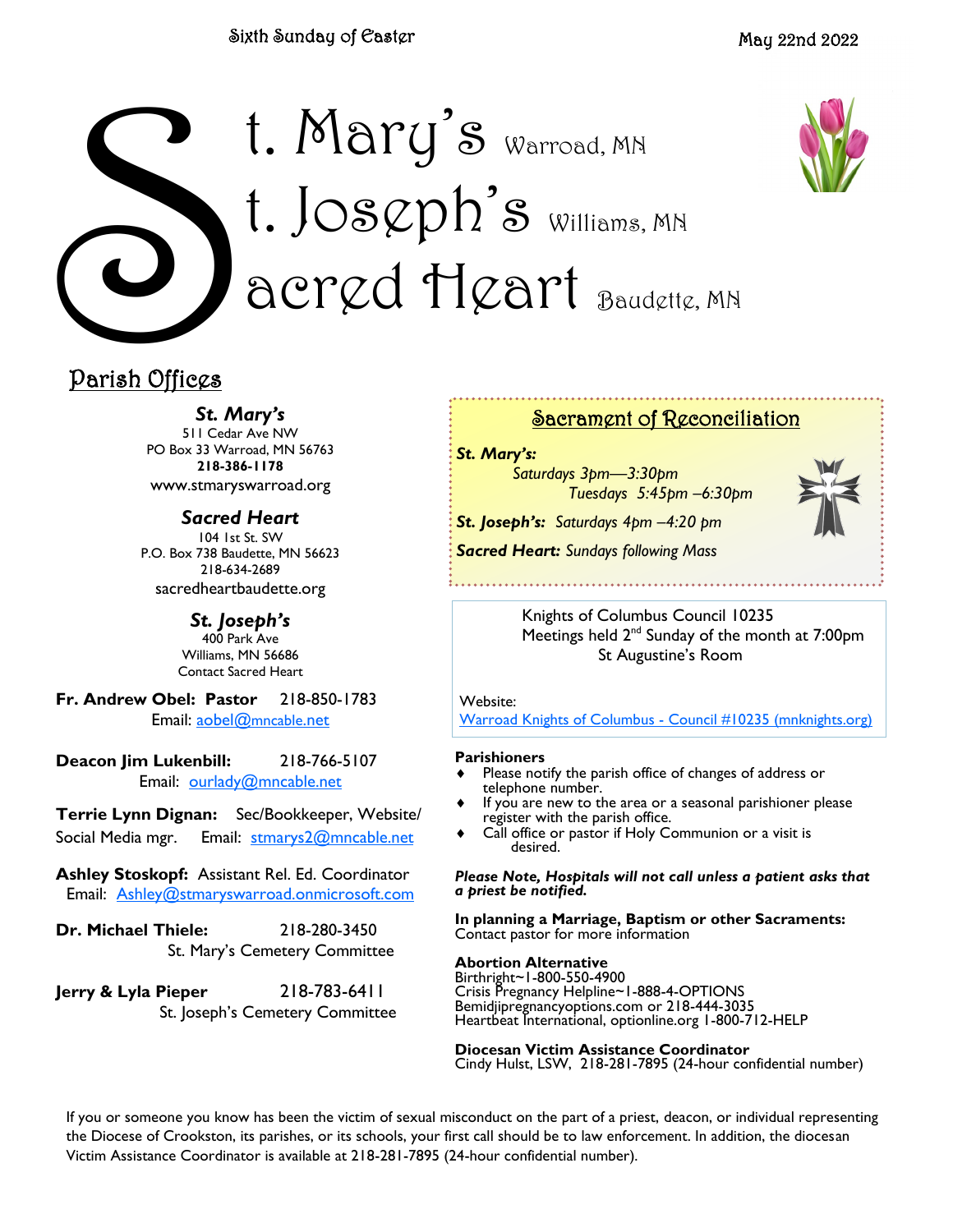# St. Mary's Week Ahead

### **St. Mary's Masses & intentions**

Saturday, May 21st, @ 6 pm: Kevin Vanyo *Commentator: Deb Culleton*

 *Reader: Kim Hruba* Fr. James Khembo will preside at Mass this weekend

Sunday, May 22nd, Mass @ 8:30am*: Arthur & Betty Barthman*

> *Commentator: Jennie Olson Reader: Paul Harren*

Tuesday, May 24th, *5:15pm: Loretta Coulter*

Wednesday, May 25th, 10:30am: Morning Prayer Grp.

\*6pm Teacher and Kitchen help Appreciation get-

together at Tom & Cyd's.

Thursday, May 26th, @ 8:30am: *Darell Alipoyo* 

 *\*WSLC @ 10:30am: Mass for residents only* 

Friday, May 27th, @ 8:30am: *Richard LaChappell*

Saturday, May 28th, @ 6 pm: *Elaine Vogel Commentator: Tim Paquin*

 *Reader: Darlene Smith*

Sunday, May 29th, Mass @ 8:30am*: for the Graduates Commentator: Denise St. Germain Reader: Tom Goldsmith*

### **Graduates:**

There will be a Graduation Mass in your Honor on May 29th at 8:30am, please bring your graduation gown and arrive 10 to 15 minutes early. Thank you.



Please hold in your thoughts and prayers our Graduating Seniors, who will be graduating on May 27th: Aidan Bukowiec, Kerigan Furuseth, Evan Grover, Lukas Hruby, Jack Jones, Kyle Kvarnlov, Adriana Huerd, and Cole Spenst.

We will help them celebrate their achievement after Mass May 29th with donuts and beverages. We encourage all parishioners to join in this event. **HETA** HONOR OUR SERVICE MEN AND WOMEN

### **Contribution to St. Mary's**

May 15th, 2022 Envelopes: \$2322 Online: \$1344

# Sacred Heart's & St. Joseph's Week Ahead

### **Sacred Heart Masses & intentions:**

Sunday, May 22nd, @10:30am*: for the Parishes*

Fr. James Khembo will preside at Mass this weekend

Please Congratulate Gabriel Krause, Kajun Krause and Christopher Scharfenkamp of Sacred Heart Church and Madie Draper of St. Joseph's Church today as graduates of the 2022 Lake of the Woods High School. Immediately following Mass there will be fellowship in the church basement. All are welcome to join for treats.

Wednesday, May 25th, 8:30am: *For the Parishes* Wed. May 25th,*(Lakewood)@ 9:30am Residents only at this time* Sunday, May 29th, @10:30am*: Holy Souls in Purgatory*

### **St. Joseph's Masses & Intentions in Williams:**

Saturday, May 21st, Mass @ 4:30pm: *Don & Lorraine* 

*Peschel* Fr. James Khembo will preside at Mass this weekend

Saturday, May 28th, Mass @ 4:30pm: *Jacinta Natsomi*

| May 15th         | <b>Sacred Heart</b> | St. Joseph |       |
|------------------|---------------------|------------|-------|
| <b>Envelopes</b> | \$980               | \$270      | Thank |
| Plate            | 5113                | \$381      |       |
| Total            | \$1093              | \$651      | Nou   |



### Please Hold in Prayer

Mike Hovde, Louise Menk, Terry Spaeth, Curtis Anderson, David Martin, Deanne Johnson, Hilde Barbot, Natalie Coninx, Dryden Thompson, Paul

Schrieber, Lillian Fortier, Larry Barbot, Bruce Knutson, Joleen Hartman, Barb Everett, Easton Erickson, Leila & Nelson Armagon, Justin Thompson, Mary Wickersham, Larry Sindelir, Marilyn Biondi, Les Swanson, Charlene Forpahl, James Sweeney, Robert Sator, Knox Packar, Katrin Peterson, Tom Gerszewski, Kai Canfield, Deanne Johnson, Charlene Kuznia, Ann Winkler,

Roberta Brunell, Frank Cieklinski, & Loren Olson.

# **We Keep in our prayers…**

**St. Mary's:** Ryan Hartman, Maksymilian Crompton, Jacob Larson, Tyler Larson, Brett Hebel, Nic Gray, Joseph Larson, Shane Thompson, Krista Johnston, Alex Johnston, Derek Woodward, Jason Hilligoss, Deb Lien, and Kyle Mohrbacher. **Sacred Heart:** Evan Torgeson, Ryan Torgeson, Jennifer Dalton, Victoria Chamberlain, Brandon Lockner, and Kalvin Krause.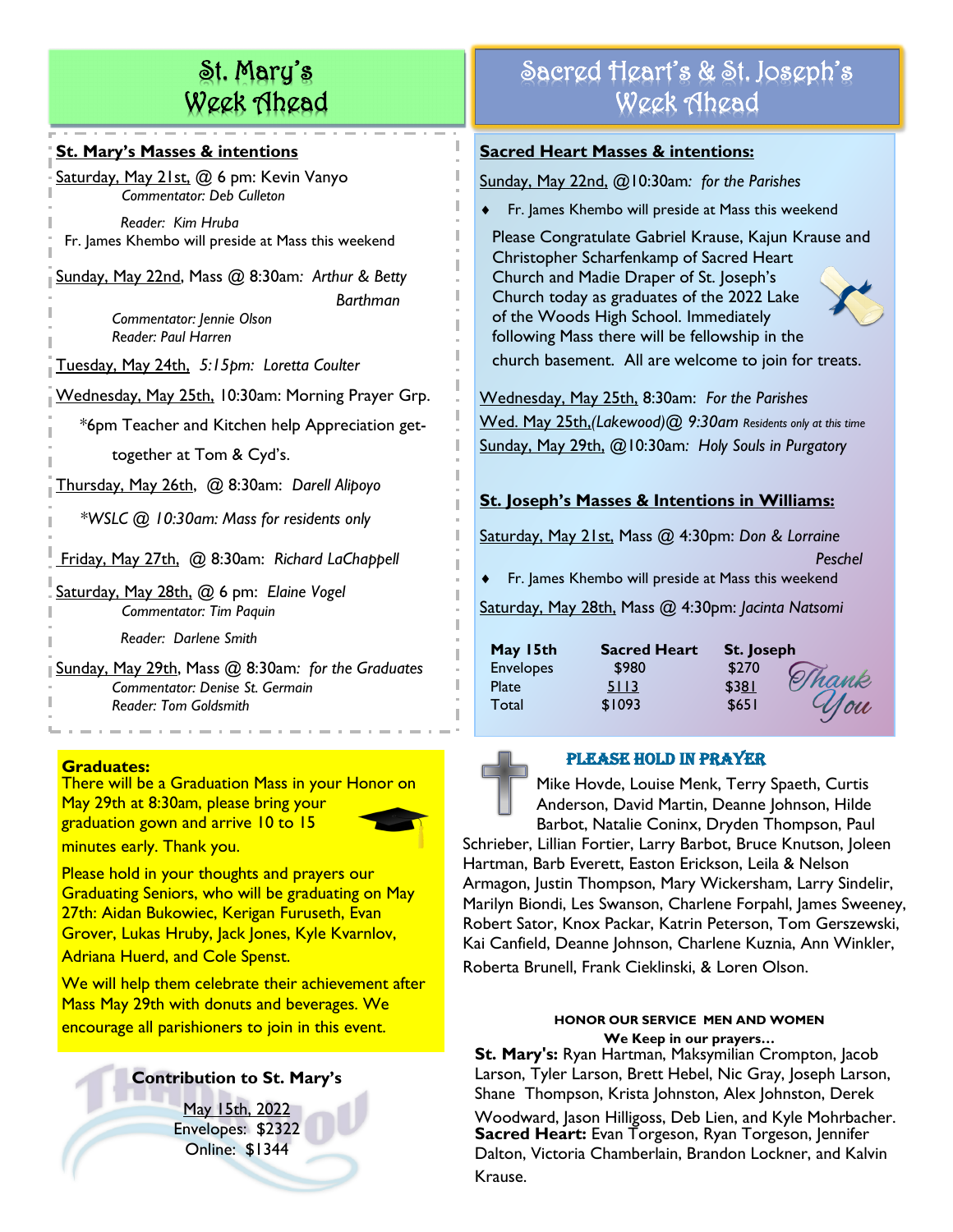### **6 th Sunday of Easter**

### *"…Do not let your hearts be troubled or afraid." (JOHN 14:27)*

Our limited human understanding cannot begin to understand the immense power of God. Instead of trusting in God, we often think we can control every outcome. Do you want to make God laugh? Tell Him your plans. The next time worry, anxiety or fear creeps in, thank God for all He has given you and trust that He has a better plan for you. Make God your first choice and not your last resort.

# St. Mary's Religious Ed News **All three Parishes**

Stay tuned for Summer Vacation Bible School News.

Have a safe summer and do stop in to visit and grab a candy from the office.

### **JP2 Camp**

Students going into 7th and 8th grade please do consider this amazing camp. I have a few students interested in going so let the office know soon, so we can get you signed up. Thank you to those who have or hope to donate to this fund to help offset the cost for families. Much appreciated.

### **Student Recognition**

A shout out to three of our Senior(12th gr.) parishioners here at St. Mary's, Evan Grover, Lukas Hruby and Jack Jones, on their amazing piano performance together (along with another Warroad Senior), in last weeks school band concert. Way to Go!

Also High Fives to our parishioner JP Moes (8th gr.) on his piano solo performance in last weeks band concert, nice job!

\*Hint, hint to these amazing talented students, our **Parishioners would love to hear you play at Mass** one day.

Hello fellow parishioners, we are going to try to keep you updated on our Parish Students. If you know of any amazing thing a parish student has done, let us know so we can share the news. Please give Terrie Lynn or Ashley a call or send a text, we wish to recognize these youngster's accomplishments.

### **Open Invitation:**

### **Calling all Teachers/Helpers, and Kitchen Aid**

**Helpers** of the Religious Ed Program. We wish to show our appreciation to you, we are inviting you to appetizers and hors d'oeuvres at Tom & Cyd's home on May 25th from 6pm -? pm at Springsteel Island, 38376

Beach Street, Warroad.

Please bring your spouse (or a friend), beverage, and an appetizer to share. This is your time to relax and enjoy the atmosphere. If you have any questions, please contact Terrie Lynn.

**Fr. Andrew is away this weekend:** This weekend Fr. Andrew has gone to celebrate Mass and preach on mission awareness program in Sacred Heart Church in Dent, MN, and St. Lawrence Church in Perham, MN. We welcome Fr. James Khembo who is substituting for him for this weekend's Masses. Fr. James is currently the Associate Pastor at Sacred Heart Church, Roseau but he has been transferred to Sacred Heart church, East Grand Forks beginning July  $1<sup>st</sup>$ . We wish Fr. James a fruitful ministry in his new assignment in East Grand Forks.

**Diocese of Crookston to celebrate Bishop Cozzens' 25th anniversary:** Diocese of Crookston faithful are cordially invited to celebrate the 25th anniversary of Bishop Andrew H. Cozzens' ordination to the priesthood. Bishop Cozzens was ordained a priest of the Archdiocese of Saint Paul and Minneapolis by Archbishop Harry J. Flynn on May 31, 1997. Bishop Cozzens will celebrate an anniversary Mass at 6:30 p.m. on May 24 at the Cathedral of the Immaculate Conception, 702 Summit Avenue N., Crookston, Minn., 56716. Light refreshments will follow the Mass.

### **New changes concerning kneeling during Mass:**

I invite you to read through the bulletin insert of this weekend. The bishop has made some changes regarding kneeling during Mass. Starting June 18, 2022, the Feast of Corpus Christi, we shall begin kneeling after the Lamb of God is said or sung. We shall remain kneeling until it is time to go to receive Holy Communion. After receiving Holy Communion, when we return to our pews, we are encouraged to kneel and pray until the presider takes his seat. Those who are unable to kneel are encouraged to sit during those times.

### **Happy Birthday wishes**

(May 22nd– May28th) goes out to: Jackie Bengtson, Georgia Nash, Randy Lovelace,

Alyssa Culleton, Elouise McKinnon, Ronnah Larson, Ruth Brunkhorst, Mary Crompton, Jayne Corneliusen,

Dana Larson, & Shakira Johnson.